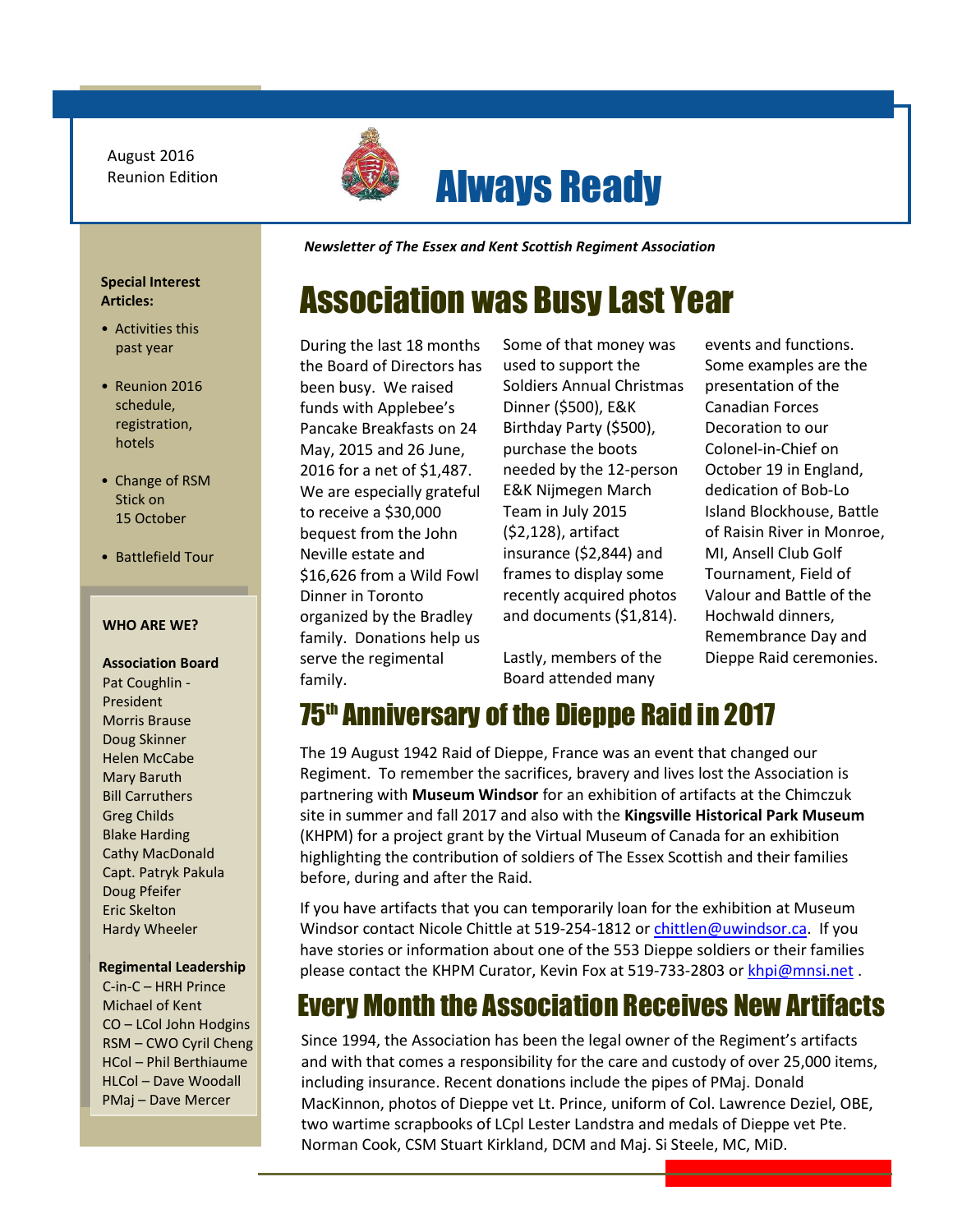

March on The Colours

The regimental family of The Essex and Kent Scottish request the pleasure of your company at the bi-annual reunion of the Regiment from 14 to 16 October 2016. Events will be at both the Maj. F.A. Tilston, VC Armoury in Windsor and the Col. E.M. Ansell, OBE, MC, VD Armoury in Chatham

## Always Ready Page 2 of 4

## Regimental Bi-Annual Reunion

The 2016 Reunion is cosponsored by the unit and the Association. The dates, 14 to 16 October, were chosen to allow serving members of the unit, who spend many weekends away on training, the opportunity to attend.

Come for the friendship, stories and remember when. If we have not seen or heard from you in a while why not come to the reunion to reconnect.

### **SCHEDULE**

### Friday, 14 October TILSTON ARMOURY **WINDSOR**

1700-1900 hours Informal Meet & Greet (\$10 for supper) \*\* Pipes & Drums play

Saturday, 15 October TILSTON ARMOURY WINDSOR

1100 hours

Association Meeting and **Elections** \*\*

1200 hours

(\$10 for lunch) \*\*

1330 hours

Change of RSM Parade from CWO Cyril Cheng to MWO Brian Jordan

followed by the

Annual CO/RSM/PM Inspection \*\*

1800 for 1900 hours Banquet in the Drill Hall with music by our Pipes & Drums and Windsor Regiment (RCAC) Band. Cost for banquet and souvenir is \$60 per person.

Sunday, 16 October

### ANSELL ARMOURY

### **CHATHAM**

1000 hours

Remembrance Service

\*\*

1015 hours

Trot with the Troops

Separate registration for 5 or 10 km walk or run on site at 0830 hours

\*\*

1130 hours

Family Day with activities for the kids and lunch (no charge)



*Banquet with our Pipes and Drums at the 2014 Reunion*

## Battlefield Tour Planned for Summer 2017

Once again the tour company, Battle Honours Ltd. has planned a battlefield tour for serving, past members and friends of The Essex and Kent Scottish. Final arrangements are almost complete with tentative dates 12 to 23 August, 2017 visiting First World War battle sites of the 18th Battalion, Canadian Expeditionary Force and Second World War training and battle sites of The Essex Scottish. Visits include England, Dieppe for the 75<sup>th</sup> Anniversary of the Raid, France and Germany.

Details will be announced at 1:00 pm on 19 August at the Annual Dieppe Raid Ceremony in Windsor and at [www.ekscot.org.](http://www.ekscot.org/)



*Essex Scottish Dieppe Memorial at Red Beach in Dieppe, France*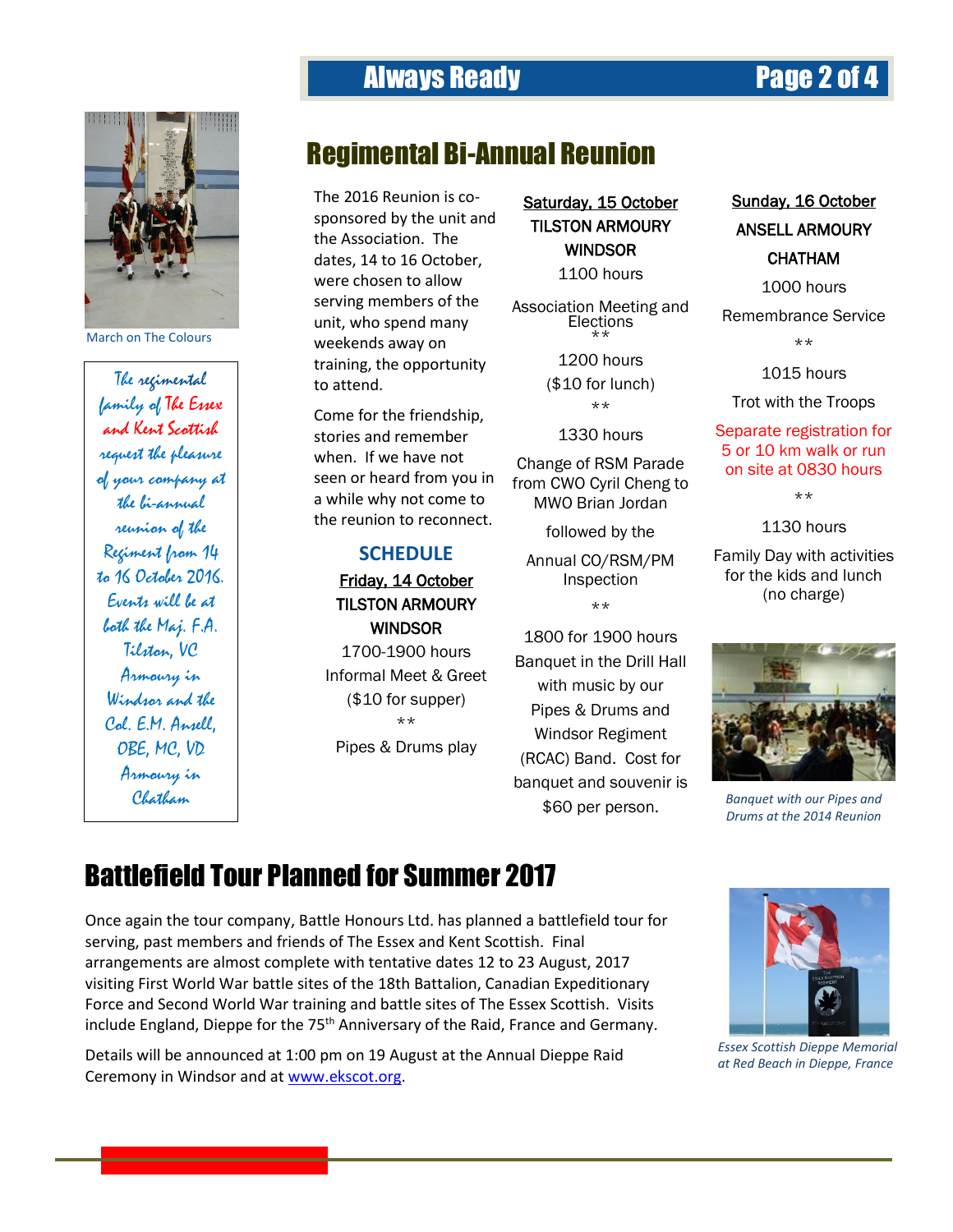# Always Ready Page 3 of 4

| THE ESSEX AND KENT SCOTTISH REUNION<br>14-15-16 October 2016<br><b>REGISTRATION and PAYMENT REQUIRED BY 29 SEPTEMBER</b>                                                                                                                                                                                      |                                                                                                               |             |                                       |
|---------------------------------------------------------------------------------------------------------------------------------------------------------------------------------------------------------------------------------------------------------------------------------------------------------------|---------------------------------------------------------------------------------------------------------------|-------------|---------------------------------------|
|                                                                                                                                                                                                                                                                                                               |                                                                                                               |             |                                       |
| <b>Name</b><br><u> 1989 - Johann John Harry, mars and de film and de film and de film and de film and de film and de film and de</u>                                                                                                                                                                          |                                                                                                               |             |                                       |
| <b>Address</b>                                                                                                                                                                                                                                                                                                |                                                                                                               |             |                                       |
| Telephone <b>All Development Control</b>                                                                                                                                                                                                                                                                      |                                                                                                               |             |                                       |
| NAME TO APPEAR ON NAME BADGE:                                                                                                                                                                                                                                                                                 |                                                                                                               |             |                                       |
|                                                                                                                                                                                                                                                                                                               | given name                                                                                                    |             | family name                           |
|                                                                                                                                                                                                                                                                                                               | given name                                                                                                    | family name |                                       |
| $\mathbf{1}$                                                                                                                                                                                                                                                                                                  | Registration per person at the Banquet on Saturday<br>with ONE souvenir (license plate holder)<br><b>PLUS</b> |             | <b>CIRCLE YOUR CHOICES</b><br>\$60.00 |
| $\overline{2}$                                                                                                                                                                                                                                                                                                | ONE additional souvenir @ \$5.00 (optional)                                                                   |             | \$.                                   |
| 3                                                                                                                                                                                                                                                                                                             | E & K Scot Association dues for 2017 (optional)                                                               |             | \$15.00                               |
|                                                                                                                                                                                                                                                                                                               | Dues may be paid for multiple years $\omega$ \$15.00 per year                                                 |             |                                       |
|                                                                                                                                                                                                                                                                                                               | (If you are a Life Member your dues are fully paid - thank you)                                               |             |                                       |
| 4                                                                                                                                                                                                                                                                                                             | E & K Scot Association Life Membership dues (optional)                                                        |             | \$300.00                              |
| 5                                                                                                                                                                                                                                                                                                             | Donation to the E & K Scot Association (optional)                                                             |             | \$.                                   |
|                                                                                                                                                                                                                                                                                                               | (Tax receipt will be issued)                                                                                  |             |                                       |
| 6                                                                                                                                                                                                                                                                                                             | Meet & Greet Supper on Friday, 14 October @ \$10 per person (optional)                                        |             | \$_                                   |
| 7                                                                                                                                                                                                                                                                                                             | Lunch on Saturday, 15 October @ \$10 per person (optional)                                                    |             |                                       |
| 8                                                                                                                                                                                                                                                                                                             | Family Day on Sunday, 16 October (no charge)                                                                  |             | YES / NO                              |
|                                                                                                                                                                                                                                                                                                               | NOT INCLUDING TROT WITH THE TROOPS REGISTRATION                                                               |             |                                       |
| <b>TOTAL amount due</b>                                                                                                                                                                                                                                                                                       |                                                                                                               |             |                                       |
| NOTICE: Tariff must be received no later than 29 September. Those who pay for the banquet but cannot attend AND<br>advise us by 6 October will have their fee refunded. No shows at the banquet without prior notice will be required to<br>pay for the meal in full since the Association is billed in full. |                                                                                                               |             |                                       |